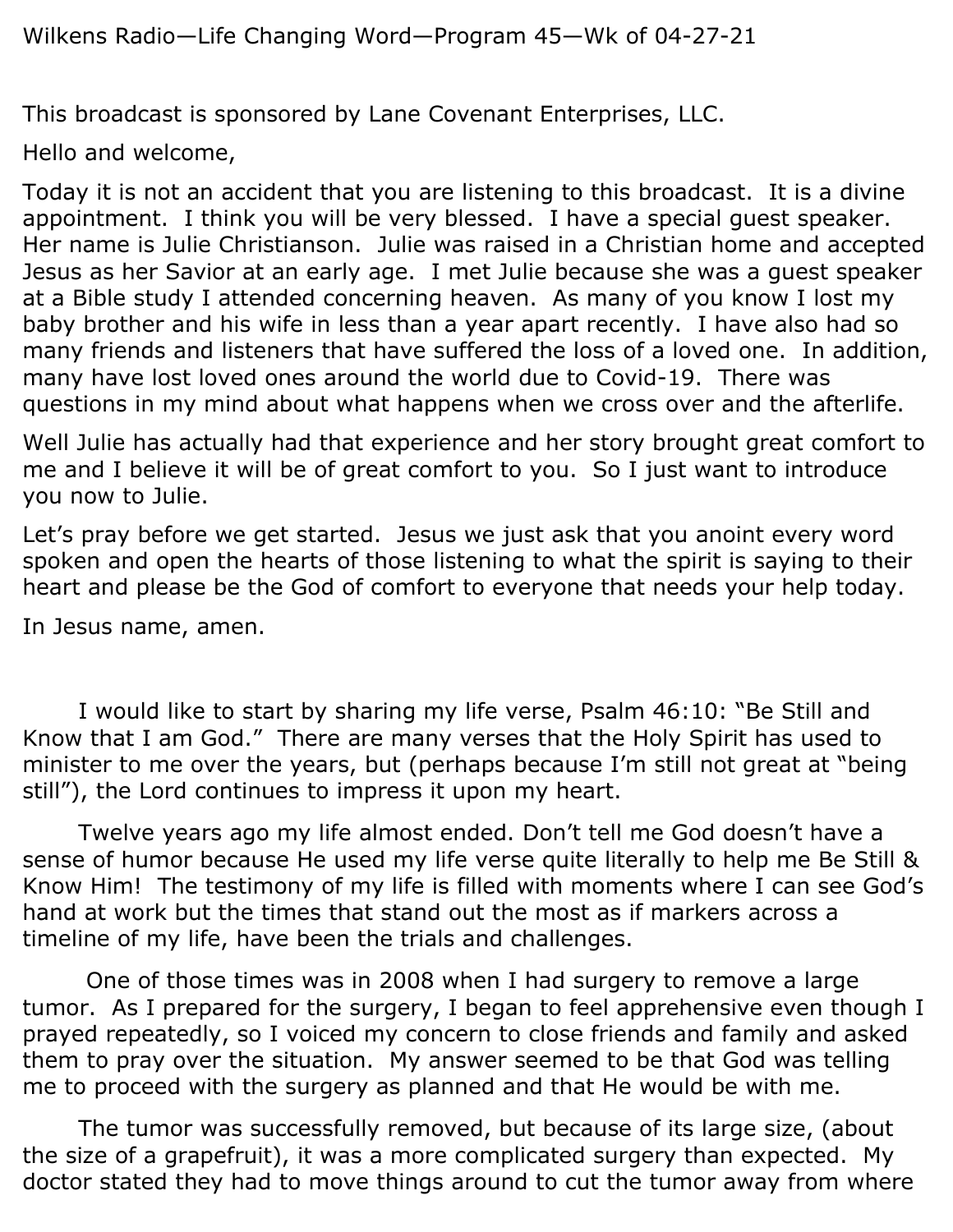it was adhered which meant a lot of pain in recovery. I told my doctor I was not getting relief and she switched the medication to Dilaudid, one that I had been given in recovery that morning. Immediately upon receiving it, I realized something was wrong and alerted the nurses. They told me they had flushed the lines and everything had been administered correctly. I insisted that I felt like I was fading and about to be knocked out like when I received anesthesia prior to surgery. The nurses weren't alarmed and said it had been a long day for me and that I needed to rest. When they left, I told my husband, Trent, who had been sitting at the foot of the bed, to come sit right next to me because I was still concerned. I know that was the Holy Spirit's prompting because without that forewarning, especially from where he had been sitting, it could have been too late to revive me when he finally realized something was wrong.

Trent moved to the head of the bed, glanced down at his magazine and back up to me and I appeared to be asleep. But, then he noticed my lips were blue and the color completely gone from my face. He tried to wake me but I was unresponsive and then he heard what he described as one long, final breath. He checked for breathing but felt nothing, so he ran into the hall and yelled for help.

When the nurse entered my room and saw my condition, she immediately called a code blue and told Trent to move furniture out to make room for the emergency technicians. My room quickly filled with emergency personnel and hospital staff. Two nurses began to perform CPR. Nothing worked. When the ER doctor arrived, Trent heard him questioning the nurses as they replayed the day's events. He rushed into the room and told the doctor that I had stopped breathing just after receiving the pain medication. The ER doctor then ordered a reversal drug.

*It was during this chaotic scene that I had what I can only describe as an out of body experience. The next thing I remember after telling my husband something was wrong, was seeing a tiny but very bright light that seemed to be surrounded by complete darkness, similar to a black tunnel with a light at the*  end. But, then that disappeared and I was hovering above what was happening *in my hospital room. I could see everyone working frantically in the room and I could see my own lifeless body in the bed, which was in stark contrast with the very much alive spiritual nature I was in (which, oddly enough I could also "see"). Rather than focusing on my own physical body, my "spiritual eyes" locked in on and felt compassion for others in the room.*

*I could not understand the emotional distress of the people who were there. In particular, I was concerned about my husband. I looked intently and deeply into his face from just a couple of inches away, trying to understand his anguish, but he was looking past "me" to my body lying in the bed, calling out my name. I say, "he looked past me" because the essence of who I am, was encompassed in the spiritual nature. I still felt like Me, only different. I was so drawn to him and remember wanting to help him but not understanding his emotional pain.*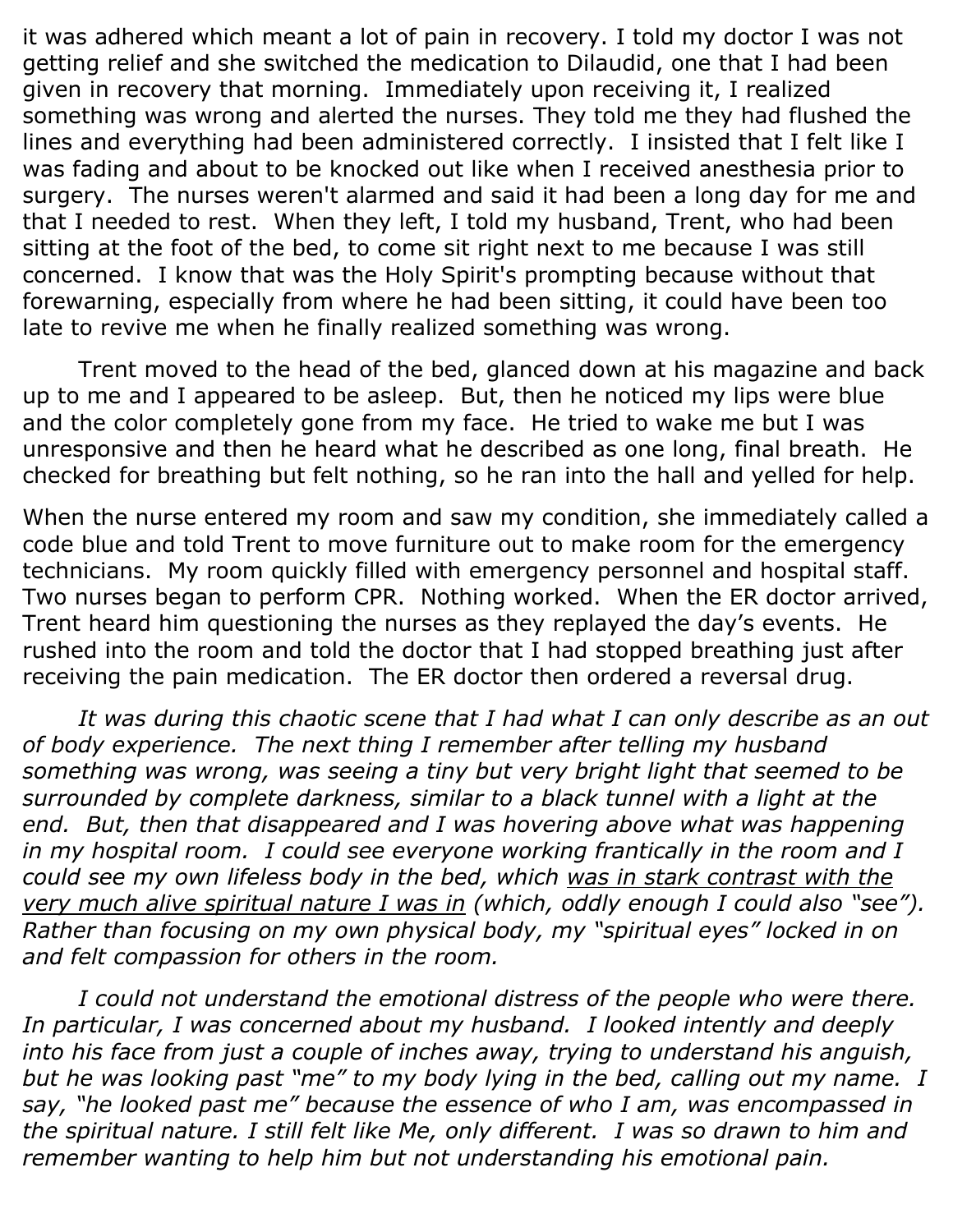*Thoughts of my children came to mind, and I knew my relationship with them but I was not concerned about leaving them. Instead, I felt an indescribable peace about the entire situation (definitely the opposite of what I would have felt in the flesh about leaving my kids behind). That peace was far beyond any peace I have ever felt in my earthly body. It truly was "a peace that passes all understanding" as Philippians 4: 6-9 explains. Actually, it was those verses that I had clung to in my nervousness prior to the surgery. "Be anxious for nothing, but in everything by prayer and supplication with thanksgiving, let your requests be made known to God. And the peace of God, which surpasses all comprehension, shall guard your hearts and minds in Christ Jesus."*

Well, according to the hospital records, from the time the code blue was dispatched, 7 minutes elapsed before I was noted to be "arrousable" and 11 min. before I was listed as alert. Prior to the code blue call, another couple of minutes had transpired before the first nurse arrived.

My charts stated that I had gone through "acute respiratory arrest with CPR and bag valve masking" due to being overly medicated. The nurses were able to get a "pinpoint" pulse at times but were not able to get respiration back through their CPR efforts.

Once the reversal drug was administered, I revived with a jolt, almost jumping out of bed. I was consumed by the physical distress and trauma. The pain was tremendous, as all effects of pain medication had been nullified. The surgery site across my lower abdomen felt like it had been ripped open. My ribs felt like they were cracked from the CPR compressions. I had a horrible headache and my legs began to convulse due to narcotic withdrawal. I cried out for someone to put pressure on my legs to control the shaking because it was causing such pain to the surgical incision. Once we were able to control that, I began to settle down. However, I was still frightened because I had overheard the doctor say that I could possibly rebound and go through it all again and I was very aware of what had happened and what the result could have been.

When I relaxed a bit, I began to call on people by name, *which I saw on name badges while in the spiritual body hovering above the scene.* I thanked one of the nurses who had performed CPR and the doctor who had administered the reversal drug. They were interested to hear what I had "seen" while unconscious. *Although I hadn't focused on what was happening to my physical body during the time my spirit was separated from the body, I "knew" what had been done and who had done it.* 

*I also remembered vividly an emergency technician who was not working on me, but who had watched everything transpire from the foot of my bed. My spirit had been concerned for him and couldn't understand the look of sadness upon his face.* I asked to speak to him after the incident and told him about my